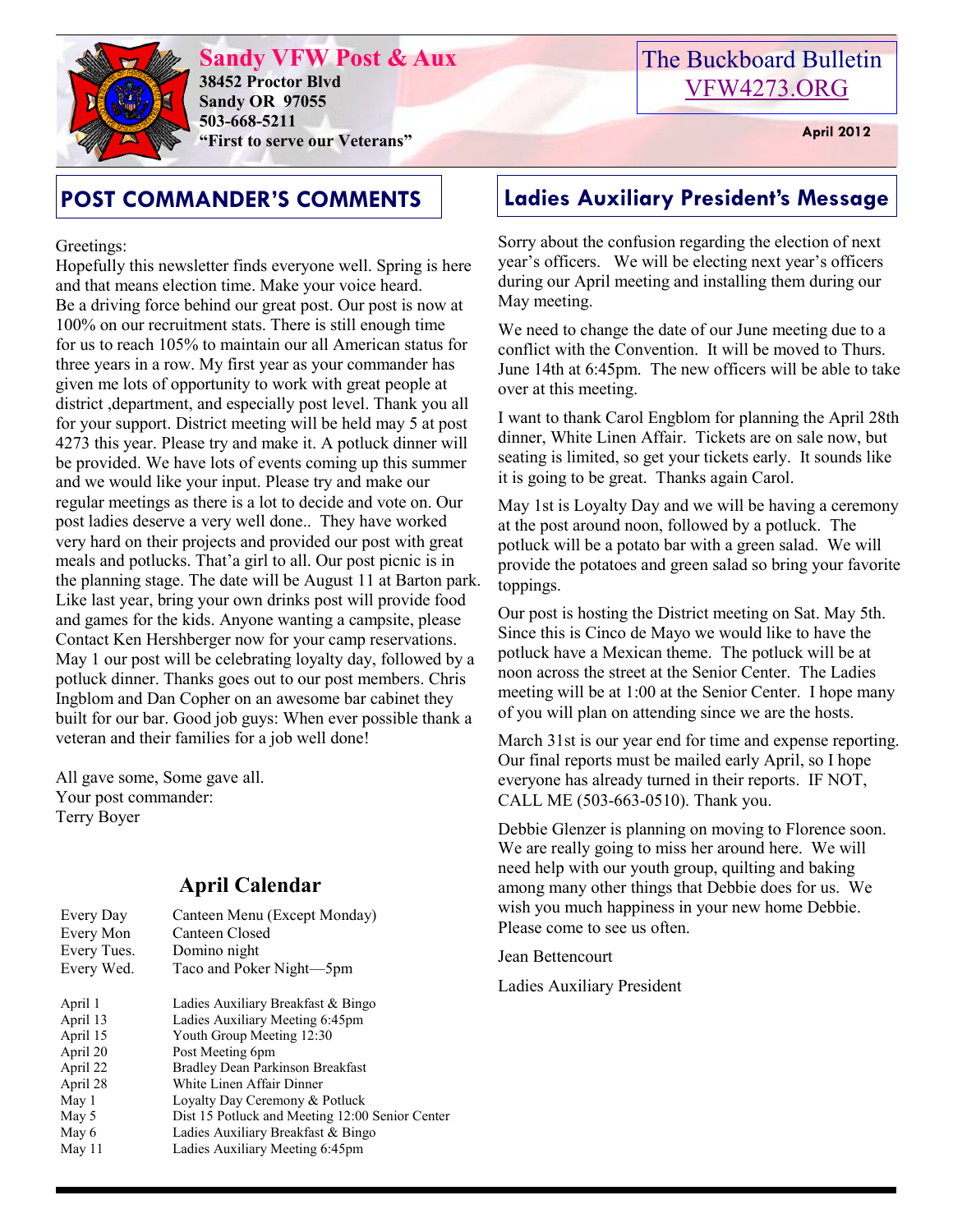### **Post Membership**

Thanks, everyone; we are almost at 100% membership for this year. There are still a few members who haven't caught up on your dues for 2012, so I hope this letter will remind you to send in your \$26.00 for this year, so you don't miss out on all the benefits and fellowship of being a VFW member. Remember to show your VFW membership card at Home Depot or Lowes and you get an extra 10% off your purchase. This will help you save some money on those summer projects you have planned and this one benefit alone could more than cover your annual dues. Your membership and dues also help the VFW fight for our needs and rights in Washington D.C. (safety in numbers) and help your fellow veterans in need of assistance. Please keep up your membership. You've earned it.

Merle Stewart Senior Vice Commander

> Newsletter articles are due Apr. 20 for the May. **Newsletter** Contact your editor at: **[admin@vfw4273.org](mailto:admin@vfw4273.org)**

## [VFW4273.ORG](http://vfw4273.org/)

If you would like to receive this newsletter via E-Mail, please send your E-Mail address to:

**[admin@vfw4273.org](mailto:admin@vfw4273.org)**

## **Cancer Chairman**

Our BLURBERRY PANCAKE BREAKFAST & BINGO was a great success we raised \$236.50 for Cancer Aid & Research. On March, 17th we had our Raffle drawing we raised \$156.00. Our lovely bar manager Pam won both baskets and Ruthie Jackson won the Afghan, way to go girls!!! THANKS TO EVERYONE for all your hard work and participation of our Breakfast, Bingo, and Raffle.

## HAPPY EASTER

Voriece Blair, Cancer Chairman

## **Quartermaster's Corner**

Clackamas County Veteran's Service Officer, Janice Raisi, will be at our Post on the 2nd Thu. this month. In May her schedule will return to the normal 3rd. Thu. from 10AM to Noon. No appointments are necessary, first come first served. If you have any questions about VA benefits or how to apply for them please come and ask her.

Yours In Comradeship, Bill Miller



Welcome to Cascadia Village  $4e$ administratorCV@livebsl.com  $O: (503) 668 - 0300$ 

 $F: (503) 668 - 1154$ 

**The Auxiliary Chaplain Judy Gascon 503 668 3748**

Laura DeLong was in the hospital with an infection, but is now home and doing fine.

Christina Boppre was in the hospital for 15 days, but is now home and recovering in the care of her daughter, Diane Boppre who is also a member of our Auxiliary.

Linda Terrill twisted her ankle and broke a few bones in her foot. She is in a cast, but hoping that surgery will not be necessary.

Laura Baron's son-in-law, Lyle, husband of daughter Penny Hofer, was in a bad car accident and suffered numerous broken bones and other injuries last February. He was in OHSU, but is now in adult foster care, able to walk and recovering nicely.

Susan Johnson's father, Chuck Lutz, passed away and a memorial potluck was held at the Post. Our condolences to Chuck's family. He will be missed.

Charles Jordan was up at the VA to have a pacemaker put in and had a major heart attack. Charles is now home and doing fine.

Dick Steffl is at Cascadia, but when I visited him last week, he was up and getting around just fine. He would love to have visitors come to see him.

Judy Gascon Ladies Auxiliary Chaplain

Commander Terry Boyer Senior Vice Commander Merle Stewart Junior Vice Commander Glenn Yeager Chaplain Melissa Samels Quartermaster Bill Miller Judge Advocate John Lamb Adjutant Brad Parkinson Surgeon Dan Copher

## Post Officers Ladies Auxiliary Officers

| President                | <b>Jean Bettencourt</b> |
|--------------------------|-------------------------|
| <b>Sr</b> Vice President | Dora Fitzpatrick        |
| Ir Vice President        | Jennell Mitchell        |
| Treasurer                | Jackie Key              |
| Chaplain                 | Judy Gascon             |
| Secretary                | Debra Glenzer           |
| Guard                    | Helene Hawkins          |
| Conductress              | <b>Lewel Lamb</b>       |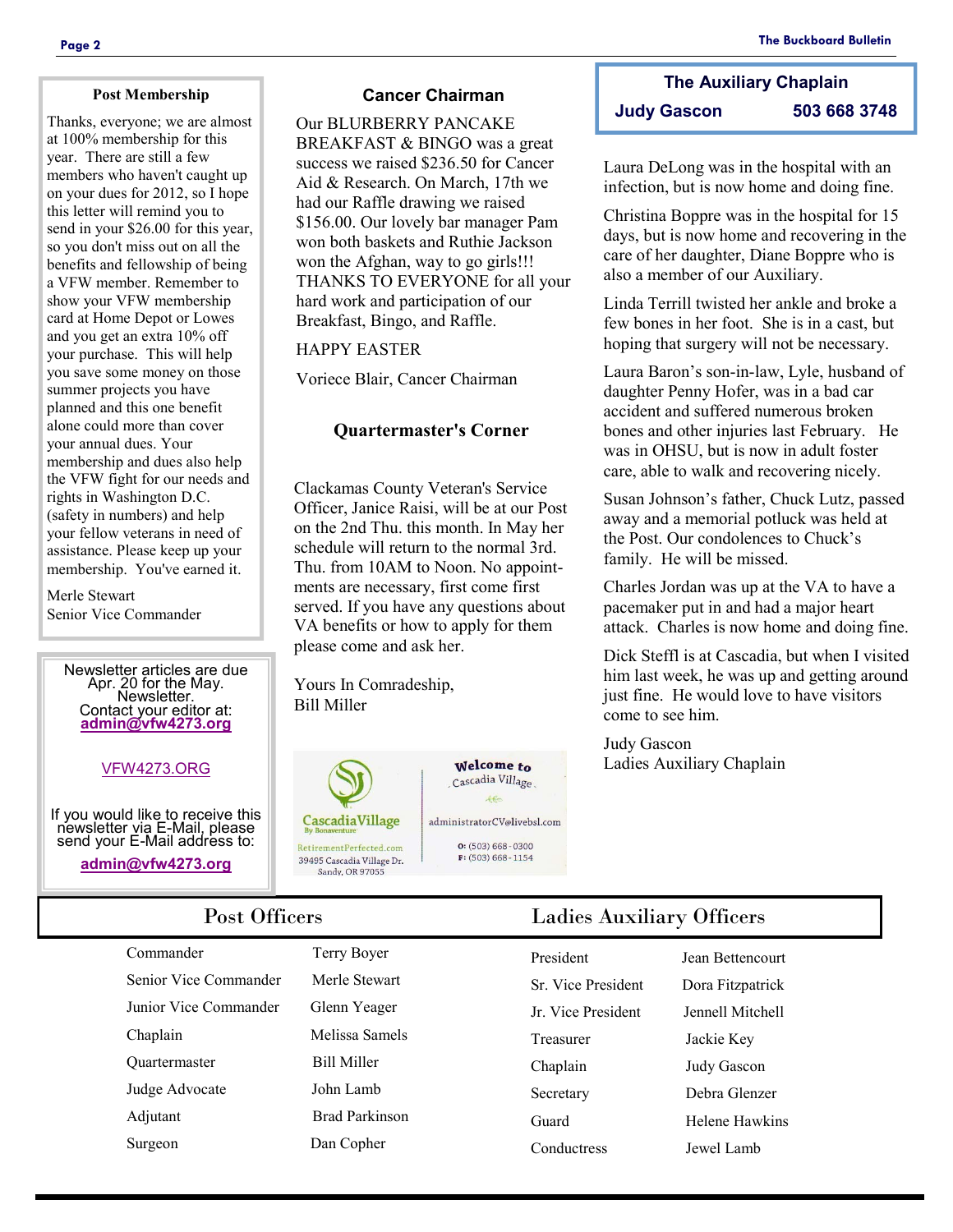### HELP US SAVE MONEY

If your Post Newsletter is delivered by the U.S. Post Office, but you have an E-mail address, please let us know. It costs the Post over \$160.00 per month for labels, printing and mailing the Newsletter, plus the time it takes to fold, label, address and prepare them for mailing. You can help cut these costs by having your Newsletter delivered to your E-mail address. Stop by the Post and give us your email address or Email Chris Wilson at *admin@vfw4273.org* and give him your updated E-mail address. Thank you for helping to keep the focus and dollars on veterans and veterans' families assistance.

Merle Stewart Sr. Vice

## **Family Matters Blog: Military Kids Can Apply for Free Summer Camps**

By Elaine Sanchez American Forces Press Service

WASHINGTON, March 20, 2012 - With the temperature rising and the school year drawing to a close, parents across the nation are starting to think about summertime plans. With three young children and a stretch of lazy summer days ahead, it's definitely a hot topic in my household.

 Military families can get a head start on their planning today by applying for the National Military Family Association's Operation Purple Summer Camp program. The nonprofit organization launched this free program nine years ago to support military children, ages 7 to 17, dealing with the stress of war.

 The weeklong camps are open to military children of all ranks and services, both active and reserve. Officials will give priority to children who meet the association's deployment criteria and have never attended an Operation Purple camp. Families should submit their application by midnight EDT on April 19.

 This summer, officials said, 1,400 children will attend an Operation Purple camp at one of 16 locations in 14 states: Alaska, California, Connecticut, Florida, Hawaii, Indiana, North Carolina, New York, Oregon, Pennsylvania, Tennessee, Texas, Washington and West Virginia.

 For more information or to submit an online application, visit the NMFA website. ( http://www.militaryfamily.org/ )

### **YOUTH GROUP ACTIVITIES**

We had 9 kids for our meeting in March. They made Easter favors to be delivered to the Veterans at Cascadia before Easter. We are hoping for Sat. April 7th. We would like as many of the kids as possible to be part of this visit. Our next youth meeting will be the third Sunday in April which is the 15th. They will meet upstairs from 12:30 to 2:30 as usual. The focus will be on preparing for Memorial Day. Please have your children, grandchildren, friends and neighbors join us. The kids really seem to enjoy the activities and are learning to honor our veterans.

### NATIONAL HOME FOR CHILDREN

Please keep saving your Campbell's soup/UPC symbols. Eligible products include Campbell's soups, Spaghettios, Super Bakes, V8 caps, Franko American gravies, Prego, Swanson and Pepperidge Farm Products.

These labels go to help the National Home for Children near Grand Rapids, Michigan. This is where spouses and children of deceased or disabled veterans can go for help.

The labels have helped to buy vans for transportation of children and families to school, appointments, sports practice and community service activities.

So, save those labels and bring them into the VFW Post. As of Feb. 15th we have only received 260 of them. I will be sending them in sometime in March. This is an ongoing program, so try to bring what you have in often.

Nancy Amonson

NHFC Chairperson, Post 4273





**Matthew Kubitz Taxidermist** 

13160 SE Bobby Bruce Lane Boring, OR 97009 503.819.0591 503.663.1020 matthewkubitz@yahoo.com www.benchlegtaxidermy.com



17475 Beers Avenue Sandy Oregon Next door to VFW Post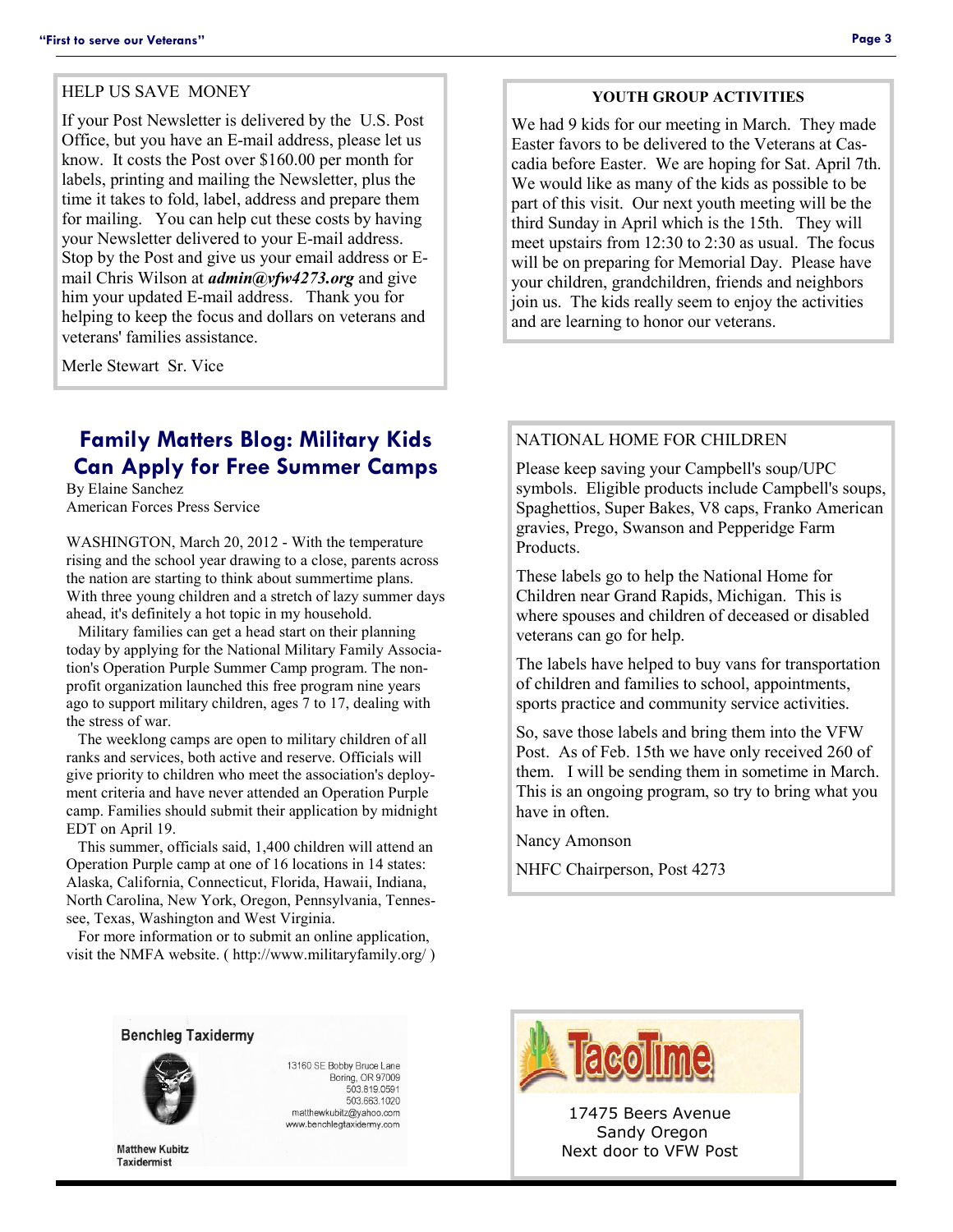## **CANTEEN CORNER**

Thank you to all the Ladies that helped at Chuck Lutz's service on March 5th and to everyone that provided food for the Potluck. I appreciate all of you and all your hard work. It was a joy to have Chucks kids and brother John and the nephews and nieces here sharing their stories and especially hearing them sing a song for us. I hope to see them all again.

Please keep Charles Jordan and his family in your thoughts and prayers while he is recovering. Get better soon we miss you here. I miss you Mr. Charles!!

Our St. Patty's day dinner went off with a hit. It was a wonderful time and enjoyed having everyone here. Thank you Tim, Terry, Miss Mary, Loretta and Breanna for all your hard work on the dinner and clean up. You all did a great job and it was greatly appreciated by all especially me!

Aprils events;

We begin April with the Woman's Auxiliary cooking breakfast and Bingo on April 1st, The ladies always have something good cooking so come join us on "April fools Day" it should be a fun and exciting day! The House committee meeting is at 12:30. So don't forget for those that are on the House Committee.

April 8th----"Happy Easter"

April 13th------Woman's Auxiliary meeting  $\omega$  6:45 pm. There will be Chicken & Dumplings served from 5 to 9, all for \$4.00. Thank you Jean for the donation of the Chickens :-)!

April 20th------Post meeting  $\omega_0$  6:00 pm. I will be cooking up Homemade beef stew and rolls served from 5 to 9 all for \$3.50.

April 22nd-----Bradley Dean Parkinson and company will be cooking breakfast for us again, what he is cooking up for us will be just as good as the last breakfast. It will be "Country Benedict", Biscuit, with a sausage patty, egg to order all topped with Country Gravy. We will have Bingo for all of you that like to play come join us. Kids have your parents bring you in for breakfast and our arts and crafts upstairs from 12:30 to 3:00.

April 28th-----Kris and Carol Engblom are putting on "A White Linen Affair" dinner will be prepared by Mathias Engblom from Full Sail Brewery in Hood River, Oregon. Saturday from 6 to 8.

Menu

Spring Salad Braised Short ribs Yukon gold/Cauliflower Mash Roasted Asparagus

**Desert** 

Crème Brulee w/Hazelnut shortbread cookie

Would be a nice time to dress up and come enjoy a great dinner!

Tickets available at the Post \$13.00 per dinner.

Just a reminder we have new hours of operation, which are Tuesday through Sunday 2 to 7 unless there is a breakfast planned for Sunday. We also will be having a 50/50 drawing through out the month and don't forget to roll the dice, two rolls for a \$1.00. 4 of a kind will win you a drink and 5 of a kind will win you the pot!

Thank you to Dan Copher and Kris Engblom for the nice new Cabinet above the bar. It is wonderful!

So when do you know when today is not your day? I bet that snowboarder could tell you! LOL, Have a great month and I look forward to seeing all of you through out the month.

If any of you have any ideas for some great events in May please let me know. It will go in the news letter for May!

> Pamela Canteen Bartender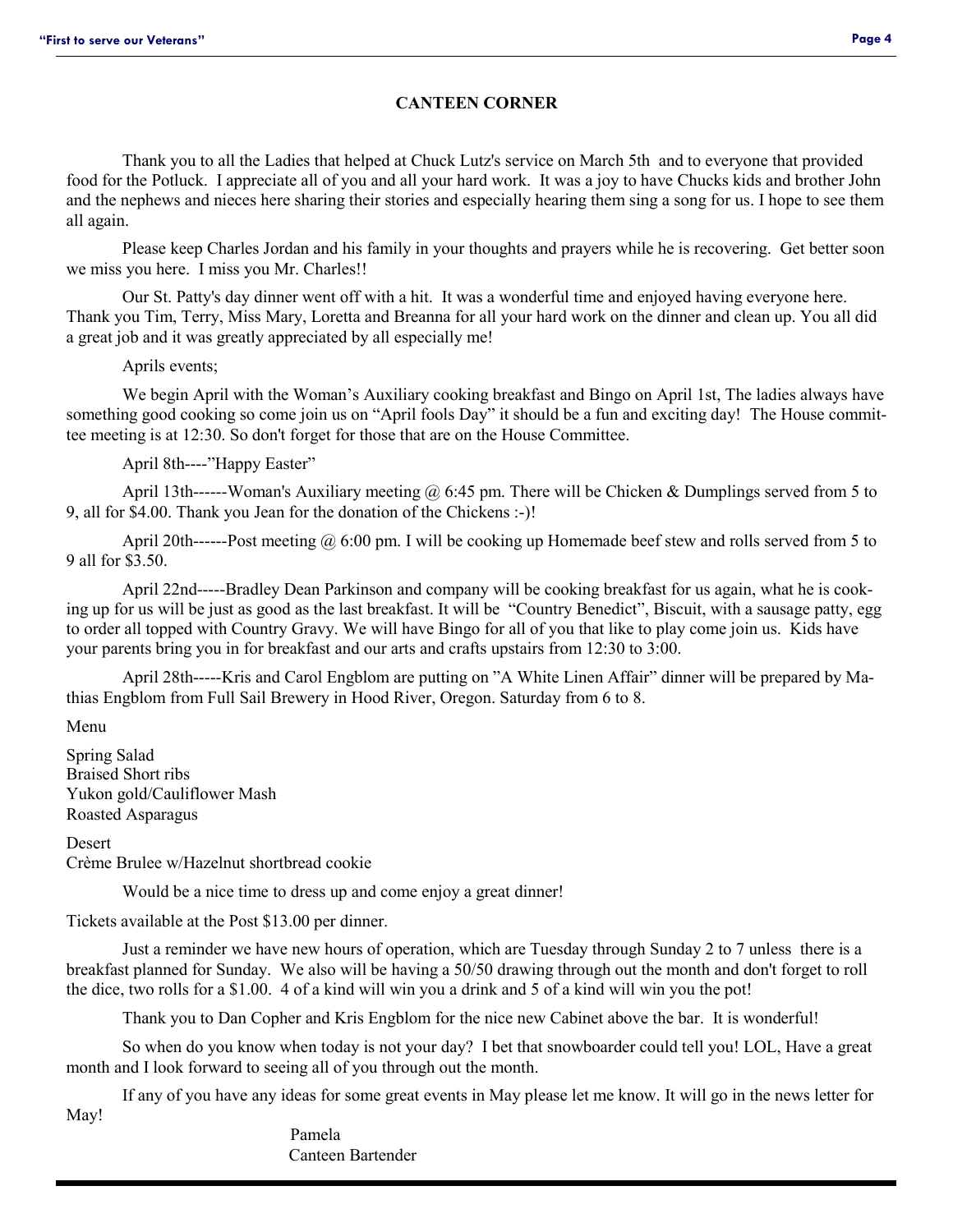## **POWMIA**

U.S. Suspends MIA Search in North Korea

By Jim Garamone American Forces Press Service

WASHINGTON, March 21, 2012 - The United States has suspended efforts to find remains of U.S. service members lost during the Korean War due to North Korean threats to launch a ballistic missile, Pentagon Press Secretary George Little said here today.

Recovering remains of those lost and unaccounted for is a priority to the Defense Department, and U.S. experts were due to enter North Korea this month.

"We have suspended that effort because we believe that North Korea has not acted appropriately in recent days and weeks and that it's important for them to return to the standards of behavior that the international community has called for," Little said at a Pentagon news conference. "We do hope at some point to be able to reengage the effort."

The United States sees the recovery of remains as a humanitarian mission and does not link those operations with other policy issues, Tara Rigler, a Pentagon



spokeswoman, said in a statement. However, she added, the North Koreans politicized these humanitarian operations "by linking them to long-standing annual military exercises which are defensive in nature and are designed to increase the interoperability between the United States and [South Korea]."

Rigler said these actions and other developments call into question the credibility of all of North Korea's commitments, including the remains recovery operations. "As a result," she added, "we are suspending the current arrangement to resume remains recovery operations with [North Korea] until their actions indicate a willingness to move forward in good faith on its commitments."

North Korea cited the exercises in refusing to honor procedures agreed to in October. Since then, Little said, indications have emerged that North Korea might launch ballistic missiles. "That would be in contravention of U.N. Security Council resolutions," he added, "and that is unacceptable behavior."

The United States hopes to engage in the future with North Korea on efforts to recover remains, Little said. "But when there are suggestions that they might launch ballistic missiles, when they make bellicose statements about South Korea and engage in actions that could be construed as provocative, we think that it's not the right time to undertake this effort," he told reporters. "We're hopeful that we will get past this period and that we can continue the remains recovery effort."

The Defense Department remains committed to the fullest possible accounting of the more than 7,950 U.S. service members missing from the Korean War, officials said. An estimated 5,300 are missing in what is now North Korea. In many cases, the United States knows exactly where the service members were buried, as U.S. forces attacked up into North Korea in late 1950.

The Chinese army entered the fray and pushed U.S. and other United Nations forces out of the north. U.S. officials say they know where those burials are, but have not been able to get to them.

Other areas are more of a problem, officials said, especially graves associated with prisoner of war camps. The North Koreans and Chinese tortured, beat and starved POWs, and many hundreds died from the abuse, officials said.